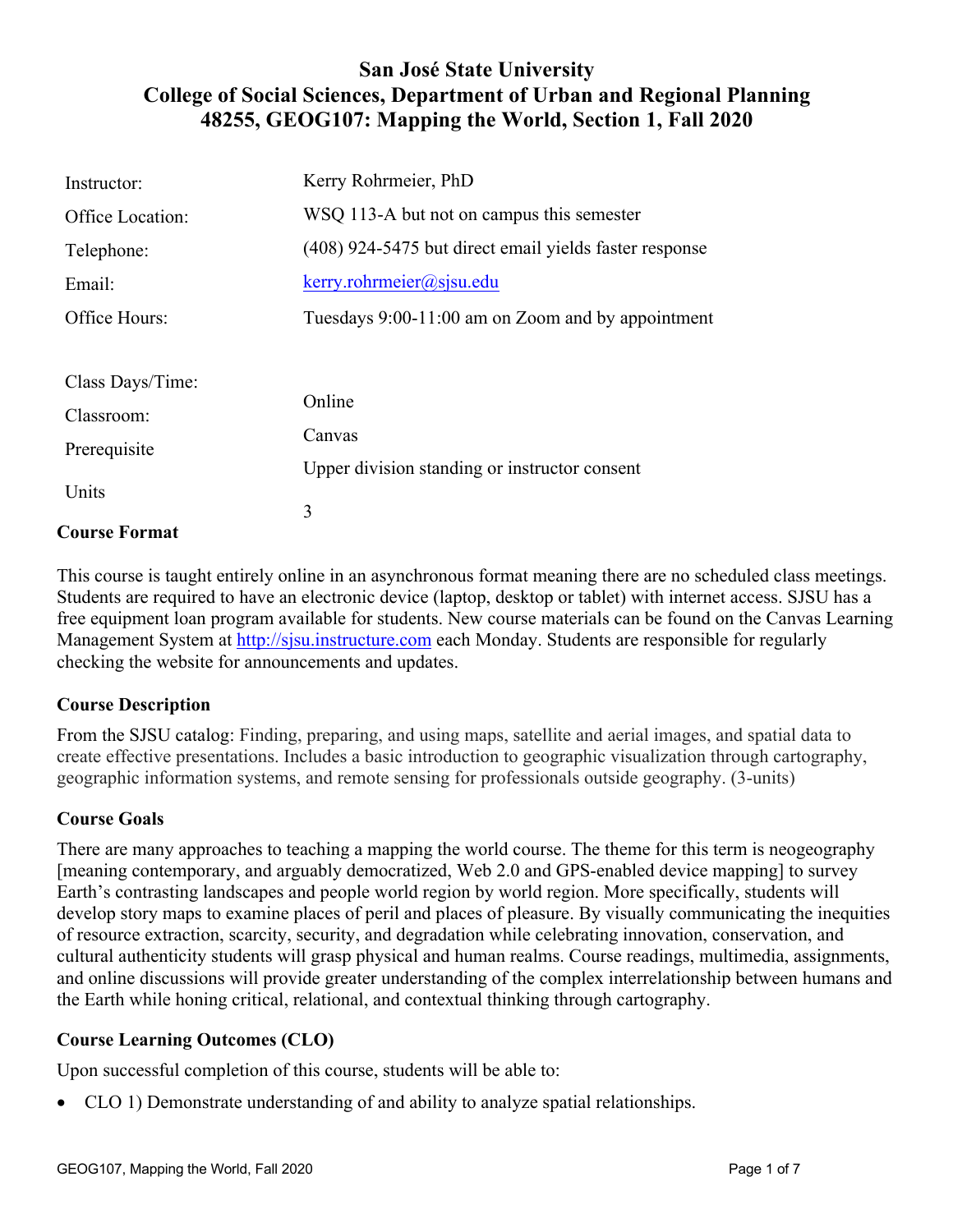- CLO 2) Demonstrate understanding of, and ability to analyze and critique human and environment interactions.
- CLO 3) Define and use basic geography tools and techniques.
- CLO 4) Demonstrate ability to analyze and compare/contrast global regions.
- CLO 5) Demonstrate ability to read and understand research literature and engage in productive research activities.
- CLO 6) Demonstrate professional communication skills.

## **Required Texts/Readings**

## **Readings**

To reduce cost this course is taught using an open source textbook, Google Maps, Google Streetview, Google Earth, and other web content that is posted to weekly Canvas modules. As the course progresses through each world region students should refer to *World Regional Geography: People, Places and Globalization* by Royal Berglee.

One popular nonfiction book is required (available for low cost purchase or by library loan in paperback, ebook, and audiobook formats). *The Geography of Bliss: One Grump's Search for the Happiest Places in the World* by Eric Weiner.

### **Technology**

Students will use the following software and app.

- 1) An ESRI ArcGIS Online account login has been provided to your SJSU email from Dr. Jennifer Redd of SJSU e-campus
- 2) MapSwipe a mapping 'game' for phones and tablets that has users identify roads and structures on aerial images in unmapped places on Earth. Playing mapswipe provides valuable data for humanitarian and emergency response efforts http://mapswipe.org

## **Course Requirements and Assignments**

SJSU classes are designed such that to be successful, it is expected students will spend, for each unit of credit, a minimum of 45 hours over the length of the course (normally three hours per unit per week) for instruction, preparation/studying, or course related activities, including but not limited to internships, labs, and clinical practica. Other course structures will have equivalent workload expectations as described in the syllabus.

#### **Assignments**

- 1) Active online **participation** means completing weekly assignments. Refer to the course schedule provided at the end of this syllabus to set expectations and know that more explicit directions will be announced each Monday on Canvas. Frequent online engagement with the course is expected to do well. In addition to posting individual responses in the discussion forum all students are expected to read their fellow classmates' posts and reply to at least one other thread (CLO 4).
- 2) A popular **nonfiction book** has been selected to accompany academic readings. Student will present their own interpretation of the 'geography of happiness' through creative writing, performance, cartography, or artwork submission that will be included in a class exhibition (CLO5).
- 3) Each student will select a topic of interest and create an original **story map.** Effective cartographic visualization is an imperative skill in contemporary geography (CLO3 and CLO6). Creating a powerful story map weaves data, maps, narratives, [real time or recorded] multimedia, imagery and sound. When done properly human or physical geography stories become part of the digital globe so audiences traverse a landscape in ways no paper map or atlas can. This assignment replaces a traditional research paper but requires considerable research on a local, regional, or global phenomenon worthy of greater public attention.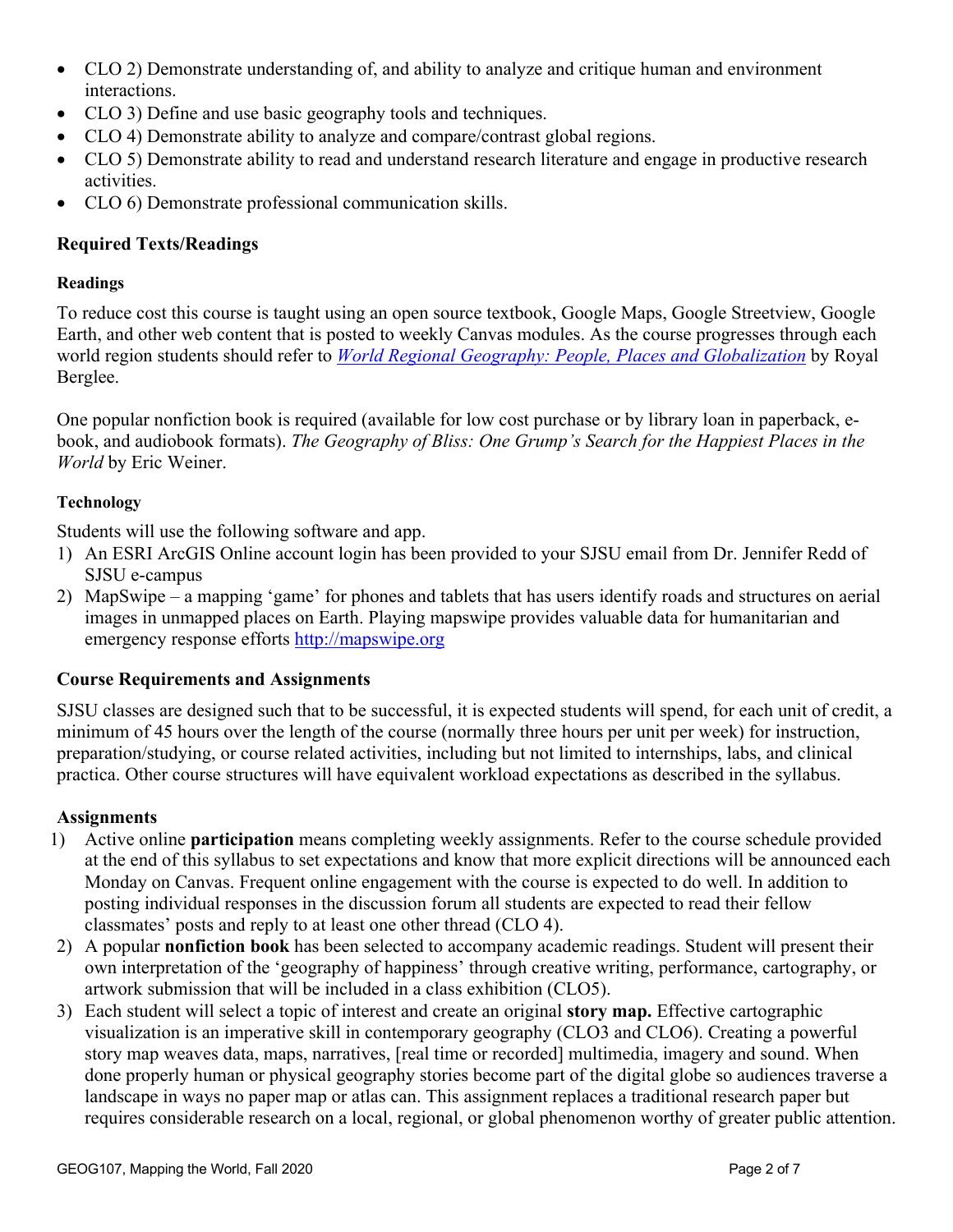As a substantial grade in this course (40% of the total) your story map should become a portfolio-worthy project to be revisited in your senior capstone course. Students may use reputable, high-quality GIS layers created by government agencies, NGOs, nonprofits, academic, ESRI Living Atlas, and Open Street Map so long as the compiled sources are credited and captioned appropriately. Students will peer-review and critique classmate story map submission.

4) Exposure to and engagement with the larger geographic discipline is important in formulating a breadth of spatial understanding (CLO1). As such a **virtual fieldtrip** to Stanford University's David Rumsey Map Library and two **guest lecture webinars** have been assigned this term; both webinars will be recorded and posted to Canvas.

#### **Midterm Examination**

Google Earth, Google Streetview, and Google Maps are incredible resources for understanding our world but the posting human location (and their possessions) online is controversial. In a single written essay argue whether Google, as a for profit corporation, storing an immense record of the Earth's public sphere is innocuous or invasive (CLO3).

#### **Final Examination**

GEOG107 Mapping the World is a study in human and physical geography organized into world regions. The final exam is a single essay explaining how neogeography both democratizes human understanding of the world but also furthers the digital divide (CLO2).

#### **Grading Information**

| <b>Assignments</b>                         | <b>Points Possible</b> |
|--------------------------------------------|------------------------|
| Thirteen (13) Assignments                  | 260 (20-each)          |
| Six (6) Story Map Critiques                | 90 (15-each)           |
| Two (2) Geography Webinar Events           | $(30$ -each)<br>60     |
| David Rumsey Map Library Virtual Fieldtrip | 25                     |
| Geography of Bliss                         | 65                     |
| <b>Story Map Submission</b>                | 260                    |
| <b>Revised Story Map Submission</b>        | 100                    |
| Midterm Exam                               | 70                     |
| Final Exam                                 | 70                     |
| <b>TOTAL</b>                               | 1000                   |

#### **SCALE:**

| $A+ = 98\%$           | $A = 94-97\%$   | $A = 90-93\%$              |
|-----------------------|-----------------|----------------------------|
| $B_{+} = 87 - 89\%$   | $B = 84 - 86\%$ | $B = 80-83\%$              |
| $C_{\pm} = 77 - 79\%$ | $C = 74-76%$    | $C = 70-73\%$              |
| $D+ = 67-69\%$        | $D = 60 - 66\%$ | $D = 51 - 59\%$            |
|                       |                 | $F = \langle 50\% \rangle$ |

All students have the right, within a reasonable time, to know their academic scores, to review their gradedependent work, and to be provided with explanations for the determination of their course grades. In keeping with this policy, and to making grading responsive. All assignments are due as stated on the Course Schedule and Canvas. Please save all your work until after you have checked your final course grade.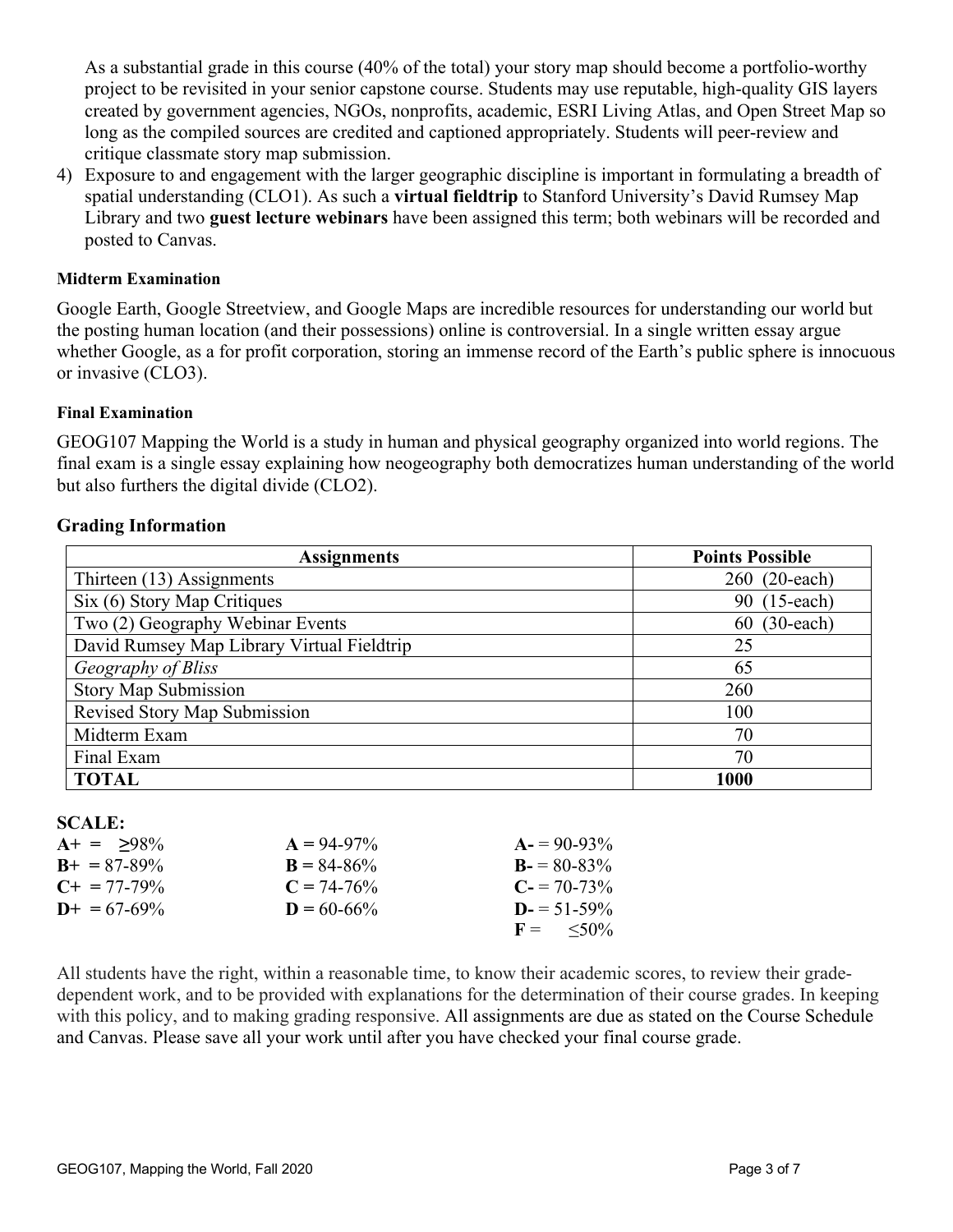## **Academic Dishonesty**

Plagiarism in any form is unacceptable and will merit a 0 for the assignment. Students who are suspected of cheating during an exam will be referred to the Student Conduct and Ethical Development office and depending on the severity of the conduct, will receive a zero on the assignment or a grade of F in the course. Grade Forgiveness does not apply to courses for which the original grade was the result of a finding of academic dishonesty.

## **University Policies**

Per University Policy S16-9 *(http://www.sjsu.edu/senate/docs/S16-9.pdf)*, relevant university policy concerning all courses, such as student responsibilities, academic integrity, accommodations, dropping and adding, consent for recording of class, etc. and available student services (e.g. learning assistance, counseling, and other resources) are listed on Syllabus Information web page (http://www.sjsu.edu/gup/syllabusinfo), which is hosted by the Office of Undergraduate Education. Make sure to visit this page to review and be aware of these university policies and resources.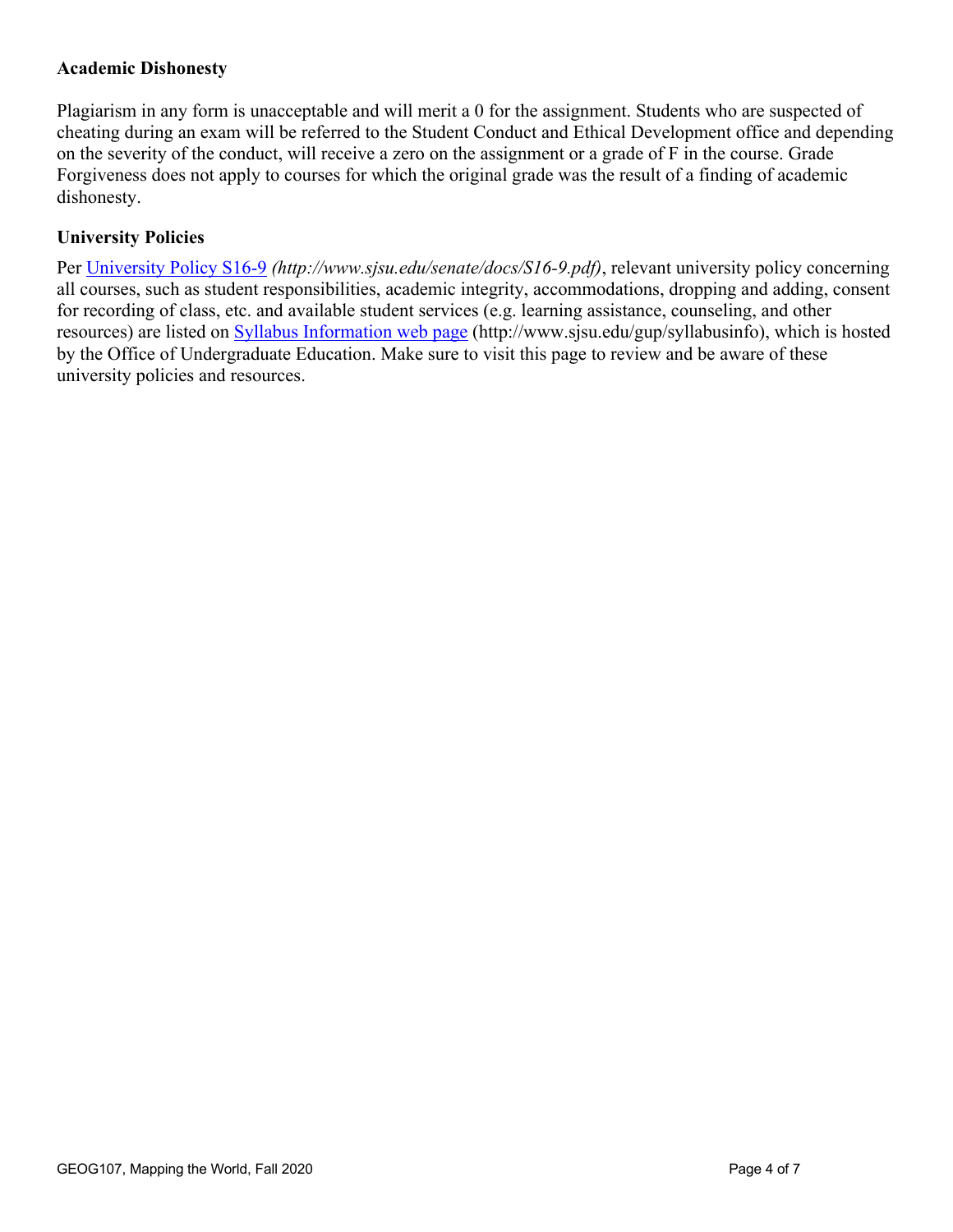# **GEOG107 Mapping the World, Fall 2020**

| <b>Date</b>                         | <b>Topics, Readings, Assignments</b>                                                                                            |
|-------------------------------------|---------------------------------------------------------------------------------------------------------------------------------|
| $8/19 - 8/22$                       | <b>GETTING STARTED</b>                                                                                                          |
|                                     | 1. Read the syllabus                                                                                                            |
|                                     | 2. Familiarize yourself with the course Canvas website                                                                          |
|                                     | 3. Setup your software accounts and apps                                                                                        |
|                                     | 4. Story Map Topic Signup                                                                                                       |
|                                     | <b>Assignment 1: Introductions</b>                                                                                              |
| $8/24 - 8/29$                       | <b>REGIONAL GEOGRAPHY BASICS</b>                                                                                                |
|                                     | 1. Refresh your 'Intro to Human & Physical Geography' understanding by reviewing the                                            |
|                                     | background slides                                                                                                               |
|                                     | 2. Get acquainted with interactive story maps as an educational, visual communication,                                          |
|                                     | and spatial literacy tool                                                                                                       |
|                                     | 3. Take a Virtual Fieldtrip to the David Rumsey Map Library at Stanford University                                              |
|                                     | Assignment 2: Explore the ESRI Story Map Gallery                                                                                |
| $8/31 - 9/5$                        | <b>EUROPE</b>                                                                                                                   |
|                                     | 1. Review regional background slides and textbook chapter<br>2. Embark on regional virtual explorations linked to Canvas module |
|                                     | Assignment 3: ArcGIS Online mapping places of pleasure and places of peril exercise                                             |
| $9/7 - 9/12$                        | <b>RUSSIA</b>                                                                                                                   |
|                                     | 1. Review regional background slides and textbook chapter                                                                       |
|                                     | 2. Embark on regional virtual explorations linked to Canvas module                                                              |
|                                     | Assignment 4: Quiz on Remote Sensing and GIScience Applications                                                                 |
|                                     | Middle America & Caribbean Story Maps Due by 11:59 pm on 9/13                                                                   |
|                                     | Puerto Rico Rebuilding and Recovery                                                                                             |
|                                     | Mayan Archeology                                                                                                                |
|                                     | Architecture in Havana                                                                                                          |
|                                     | Urban Life in the Maquiladoras                                                                                                  |
| $9/14 - 9/19$                       | MIDDLE AMERICA & THE CARRIBEAN                                                                                                  |
|                                     | 1. Review regional background slides and textbook chapter                                                                       |
|                                     | 2. Read Zook et al. Volunteered Geographic Information and Crowdsourcing Disaster                                               |
|                                     | Relief: A Case Study of the Haitian Earthquake                                                                                  |
|                                     | 3. Embark on regional virtual explorations linked to Canvas module                                                              |
|                                     | <b>Assignment 5: Play MapSwipe</b>                                                                                              |
|                                     | Map Critique 1: Peer review and critique a classmate's submitted story map                                                      |
|                                     | South America Story Maps Due by 11:59 pm on 9/20                                                                                |
|                                     | The South American Coronavirus Hotspot                                                                                          |
| Decimation of the Amazon Rainforest |                                                                                                                                 |
| Indigenous Cultures in the Andes    |                                                                                                                                 |
|                                     | Charles Darwin's Galapagos                                                                                                      |
| $9/21 - 9/26$                       | <b>SOUTH AMERICA</b>                                                                                                            |
|                                     | 1. Review regional background slides and textbook chapter                                                                       |
|                                     | 2. Embark on regional virtual explorations linked to Canvas module                                                              |
|                                     | Assignment 6: forthcoming                                                                                                       |
|                                     | Map Critique 2: peer review and critique a classmate's submitted story map                                                      |

This schedule is subject to change with fair notice so please refer to Canvas often for announcements.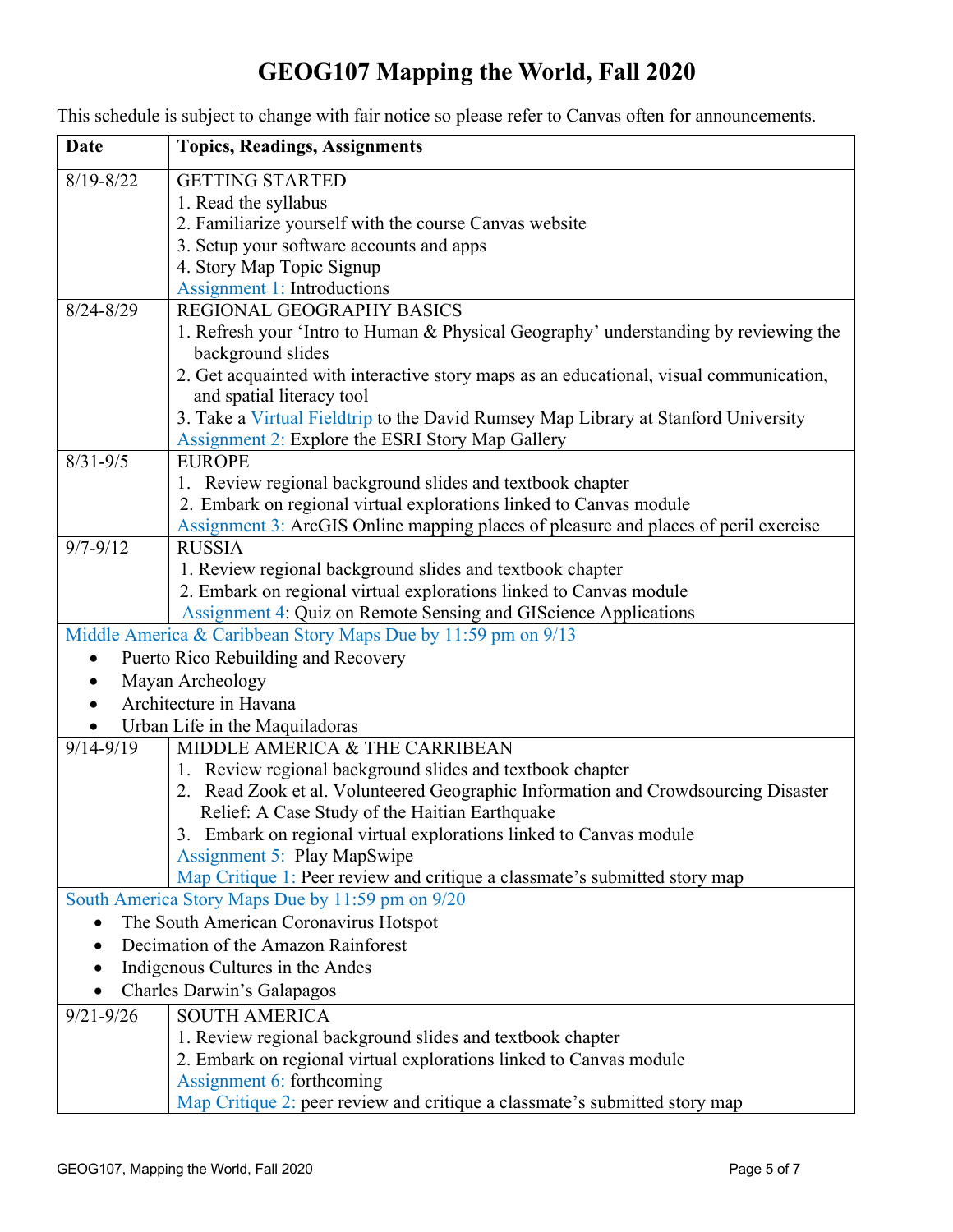| <b>Date</b>                                           | <b>Topics, Readings, Assignments</b>                                                                                         |  |
|-------------------------------------------------------|------------------------------------------------------------------------------------------------------------------------------|--|
| $9/28 - 10/3$                                         | <b>SAVI LAUNCH WEEK</b>                                                                                                      |  |
|                                                       | Webinar 1: kickoff webinar by Provost Vincent del Casino and Ensheng Dong on 10/2                                            |  |
|                                                       | $(11:30$ am - 1:00 pm but also recorded)                                                                                     |  |
| Sub-Saharan Africa Story Maps Due by 11:59 pm on 10/4 |                                                                                                                              |  |
| $\bullet$                                             | Unaffordability in the City of Lunada, Angola                                                                                |  |
| Indian Ocean Piracy<br>$\bullet$                      |                                                                                                                              |  |
| South African Townships & Homelands<br>$\bullet$      |                                                                                                                              |  |
| The Endangered Khoisan Language                       |                                                                                                                              |  |
| $10/5 - 10/10$                                        | <b>SUB-SAHARAN AFRICA</b>                                                                                                    |  |
|                                                       | 1. Review regional background slides and textbook chapter                                                                    |  |
|                                                       | 2. Embark on regional virtual explorations linked to Canvas module<br>3. Read                                                |  |
|                                                       | Jean, Neal et al. Combining satellite imagery and machine learning to predict<br>$\bullet$                                   |  |
|                                                       | poverty                                                                                                                      |  |
|                                                       | Hebblewhite, Mark and Daniel Haydon. Distinguishing technology from biology:<br>$\bullet$                                    |  |
|                                                       | a critical review of the use of GPS telemetry data in ecology                                                                |  |
|                                                       | Assignment 7: Comparing ethnic boundaries, resource locations and African political                                          |  |
|                                                       | boundaries on the Harvard Map series                                                                                         |  |
|                                                       | Map Critique 3: peer review and critique a classmate's submitted story map                                                   |  |
| $10/12 - 10/17$                                       | <b>MIDTERM</b>                                                                                                               |  |
|                                                       | Submit your midterm exam essay by $\omega$ 11:59 pm on 10/17                                                                 |  |
|                                                       | North Africa & Southwest Asia Story Maps Due by 11:59 pm on 10/18                                                            |  |
|                                                       | Syrian Refugee Crisis                                                                                                        |  |
| $\bullet$                                             | Jerusalem: The Cradle of Monotheism                                                                                          |  |
|                                                       | Hajj Ephemerality and Ritual in Mecca                                                                                        |  |
|                                                       | 10/19-10/24   NORTH AFRICA, SOUTHWEST ASIA & CENTRAL ASIA                                                                    |  |
|                                                       | 1. Review regional background slides and textbook chapter                                                                    |  |
|                                                       | 2. Embark on regional virtual explorations linked to Canvas module                                                           |  |
|                                                       | <b>Assignment 8: forthcoming</b>                                                                                             |  |
|                                                       | Map Critique 4: peer review and critique a classmate's submitted story map<br>South Asia Story Maps Due by 11:59 pm on 10/25 |  |
|                                                       | Flooding in Bangladesh                                                                                                       |  |
|                                                       | Visiting Varanasi                                                                                                            |  |
|                                                       | Chittagong Shipbreaking                                                                                                      |  |
| $10/26 - 10/31$                                       | <b>SOUTH ASIA</b>                                                                                                            |  |
|                                                       | 1. Review regional background slides and textbook chapter                                                                    |  |
|                                                       | 2. Explore Mt Everest in 3D: Experience the trek to the summit                                                               |  |
|                                                       | 3. Read Gillespie et al. Finding Osama bin Laden: An application of biogeographic                                            |  |
|                                                       | theories and satellite imagery.                                                                                              |  |
|                                                       | Assignment 9: In an essay discuss the validity of Gillespie's student assignment and                                         |  |
|                                                       | implications to ground based military action                                                                                 |  |
|                                                       | Map Critique 5: peer review and critique a classmate's submitted story map                                                   |  |
| $11/2 - 11/7$                                         | NORTH AMERICA *ELECTION MAPS*                                                                                                |  |
|                                                       | 1. Review regional background slides and textbook chapter                                                                    |  |
|                                                       | 2. Embark on regional virtual explorations linked to Canvas module                                                           |  |
|                                                       | 3. Assignment 10: forthcoming                                                                                                |  |